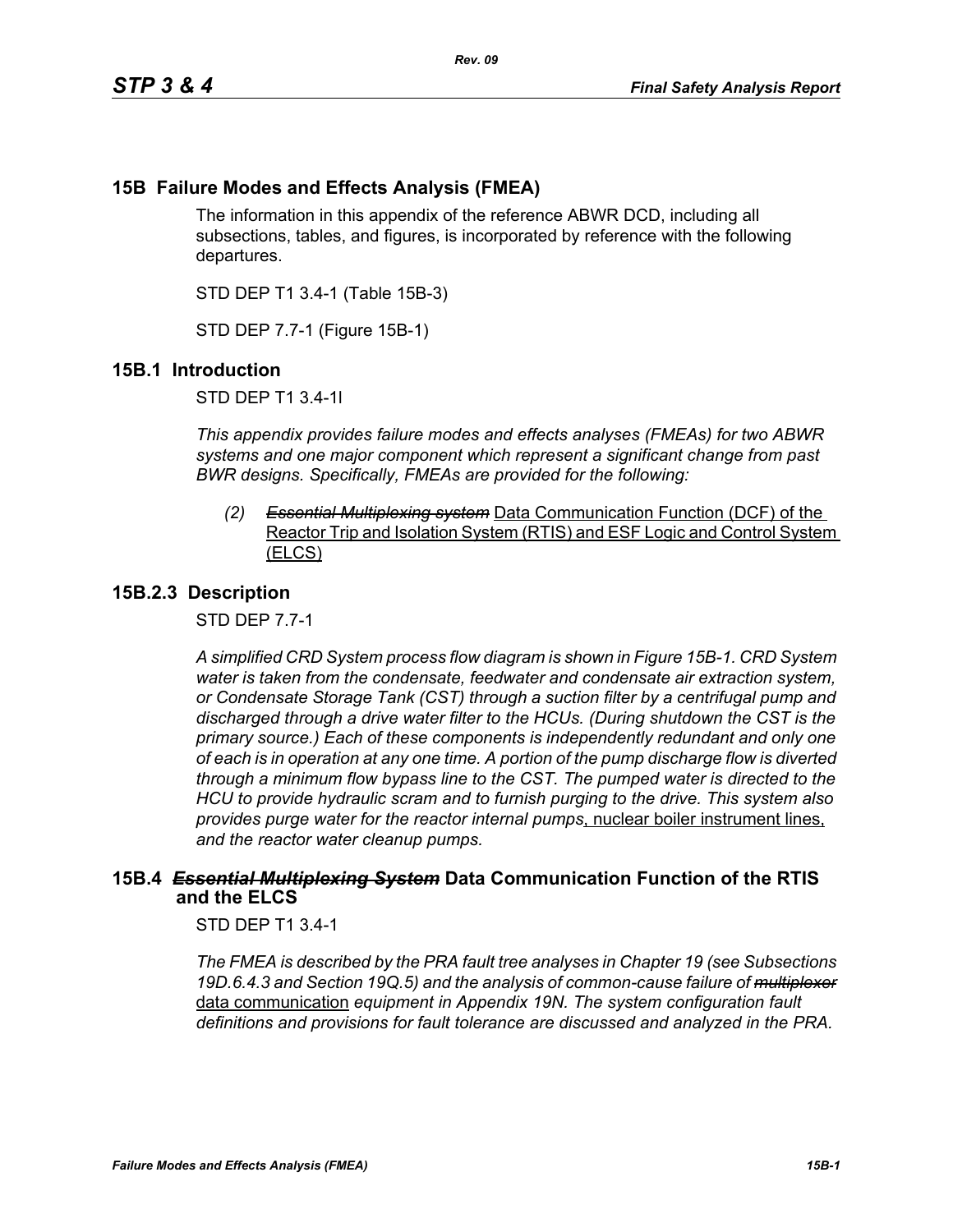| Component<br>Identification                                                    | <b>Function</b>                                                    | <b>Failure Mode</b>               | <b>Failure Mechanism</b>                                                                         | <b>Effect on System</b>                                           | <b>Method of Failure</b><br><b>Detection</b>                    | <b>Remarks</b>                                                                |
|--------------------------------------------------------------------------------|--------------------------------------------------------------------|-----------------------------------|--------------------------------------------------------------------------------------------------|-------------------------------------------------------------------|-----------------------------------------------------------------|-------------------------------------------------------------------------------|
| Remote <i>mux unit</i> -<br>(RMU) Digital<br><b>Logic Controller</b><br>(RDLC) | Condition, format<br>and transmit<br>sensor and<br>control signals | Loss of signal or<br>false signal | Loss of electrical<br>power, solid state<br>device failure, loose<br>connection, broken<br>wire  | Loss of sensor/<br>control signal or<br>false signal rejected     | Self-test feature and<br>device annunciation<br>in control room | Immediate detection<br>of loss of signal,<br>system test for false<br>signal  |
| Control room mux-<br>unit (CMU) Digital<br><b>Logic Controller</b><br>(DLC)    | Condition, format<br>and transmit<br>sensor and<br>control signals | Loss of signal or<br>false signal | Loss of electrical<br>power, solid state<br>device failure, loose<br>connection, broken<br>wire  | Loss of sensor/<br>control signal or<br>false signal rejected     | Self-test feature and<br>device annunciation<br>in control room | Immediate detection<br>of loss of signal,<br>system test for false<br>signal  |
| Multiplexer control-<br>units (MGU)                                            | Convert digital to<br>optical signals<br>and vice versa            | Loss of signal or<br>false signal | Loss of electrical<br>power, solid state<br>device failure, loose<br>connection, broken-<br>wire | Loss of<br>sensor/control-<br>signal or false signal-<br>rejected | Self test feature and<br>device annunciation<br>in control room | Immediate detection<br>of loss of signal.<br>system test for false-<br>signal |
|                                                                                |                                                                    |                                   |                                                                                                  |                                                                   |                                                                 |                                                                               |
|                                                                                |                                                                    |                                   |                                                                                                  |                                                                   |                                                                 |                                                                               |
|                                                                                |                                                                    |                                   |                                                                                                  |                                                                   |                                                                 |                                                                               |
|                                                                                |                                                                    |                                   |                                                                                                  |                                                                   |                                                                 |                                                                               |

*15B-2*